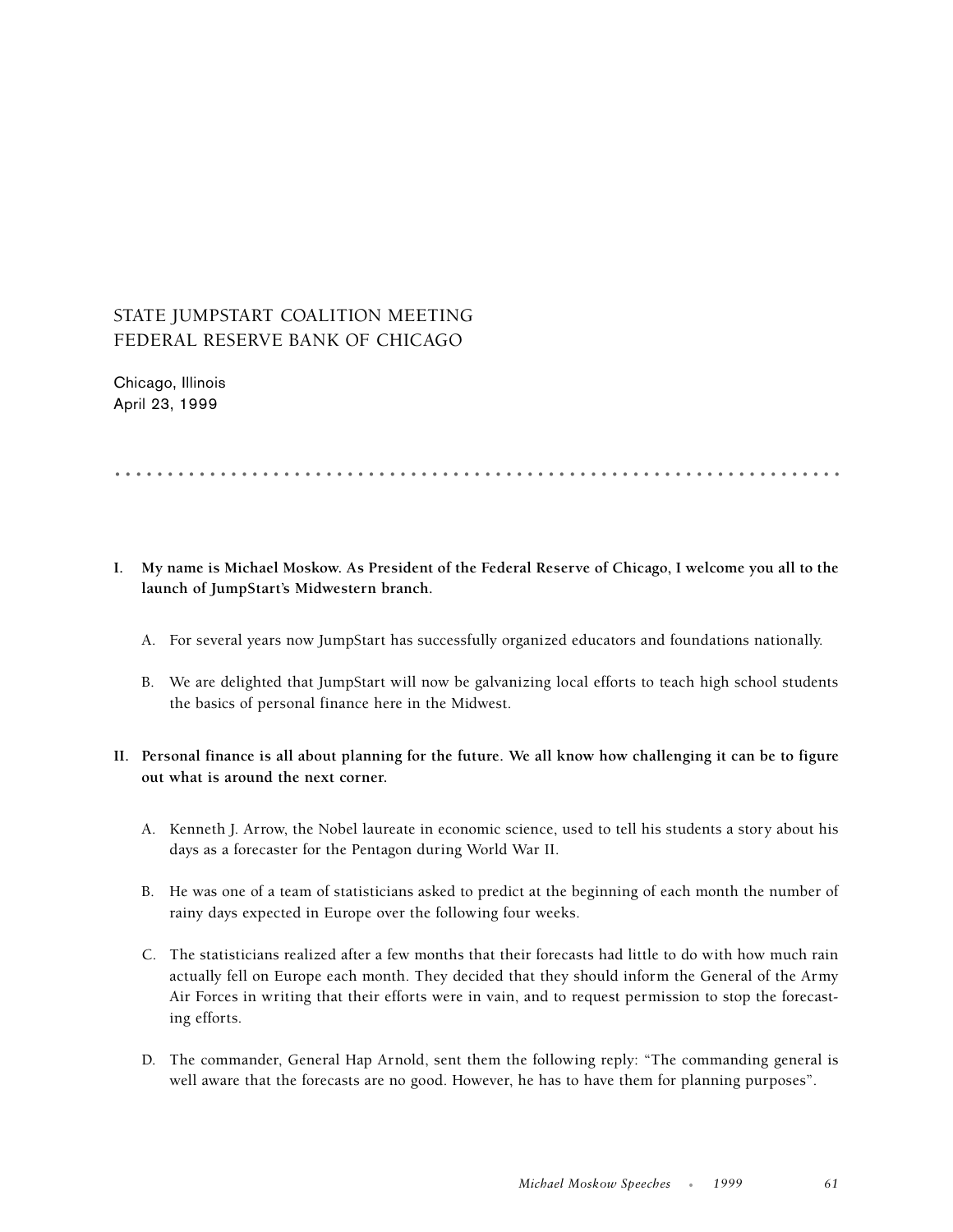- **III. So we all know that planning for the future is always difficult. Teaching financial planning to teenagers is even more difficult.** 
	- A. My first job was as a teacher, at the high school in my hometown of Paterson, New Jersey.
	- B. One thing I learned as a teacher is that students will always surprise you by taking your lesson plan in unexpected directions. A good teacher quickly learns that a lesson plan is as much about preparing for the unexpected, as for the expected. And this lesson holds true for financial planning as well.
	- C. I support the work of Jumpstart wholeheartedly because I believe that the basics of personal finance and financial planning — budgeting, balancing a checkbook, saving for college, and organizing a mortgage — provide young people with a framework for intelligent decision making.
	- D. Furthermore, economics education in general teaches students our future voters how to make choices. It demystifies the world in which we live and work.
	- E. Personal finance, in particular, helps empower young people by showing them how the every day choices they make shape their lives.
	- F. What better gift to give a young person about to face the ups and downs of daily life, financial or otherwise, than the ability to step back and see the bigger picture.

## **IV. It has been over twenty years since the 12 district Federal Reserve Banks began dedicating staff to educating the public about the Federal Reserve and economics generally.**

- A. The Chicago Fed in particular has taken to heart its responsibility to reach America's youth. Each year we reach over one thousand educators through teacher workshops and our teacher newsletter is received by 17,000 subscribers.
- B. I'm sure many of you here today are on the mailing list for On Reserve. You may not be aware of some of our other education efforts, such as the tours of the Fed we sponsor for high school classes, and our close working relationship with the Council on Economic Education of each state within our district.

(Note—new material suggested by Nancy Goodman added in next 3 paragraphs)

- C. Two recent efforts here at the Chicago Fed have reinforced to us the importance of effective education on personal finance.
- D. One effort relates to encouraging the use of electronic payments. We have an interest in this because a heavier use of electronics will result in a more efficient, effective payments system.
	- 1. As you know, electronics are generally more efficient and convenient for consumers and businesses. Yet, there's continuing resistance.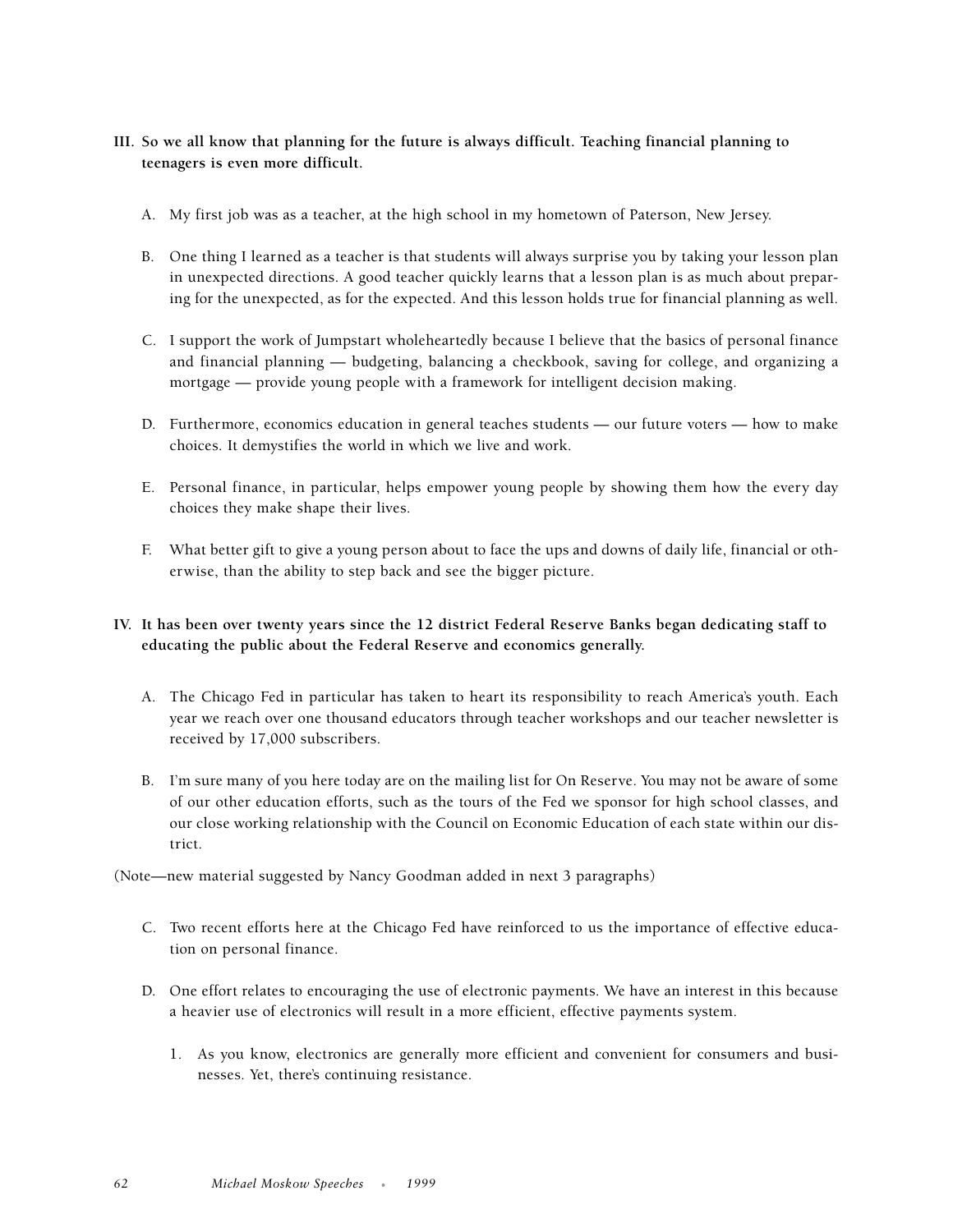- 2. We've done some work in trying to identify the barriers that are holding back electronic payments and we're finding that one of the key issues is a need to improve consumers' abilities to evaluate the costs and benefits of different payments methods. Effective personal finance education is essential.
- E. A second effort relates to the Fed's responsibilities under the Community Reinvestment Act or CRA.
	- 1. As part of our CRA responsibilities, we gather and distribute information on the loans made to small businesses and consumers.
	- 2. To get a better understanding of the underlying dynamics of the financing process, the Chicago Fed has been involved in two studies that take a closer look at financing in specific neighborhoods in Chicago.
	- 3. One study focused on Little Village, a low- to moderate-income Hispanic community on the city's West Side; the other study looked at Chatham, an African-American community on the southeast side of the city.
	- 4. We found that people in these neighborhoods were less likely to go to a bank to borrow money and more likely to use informal financing—borrowing from friends, family, or business associates.
	- 5. More specifically, we found that many households used currency exchanges, even though they had banking accounts. We're not sure yet of the reasons for this, but certainly personal finance education is an important part of the solution.
- F. So it's clear to us at the Chicago Fed that it's especially important to ensure that students are knowledgeable about personal finance. Certainly there is a portion of America's youth that's never been more investment-oriented.
	- 1. Recently I was at Middlebury College in Vermont to give a speech on international monetary policy.
	- 2. I was surprised, and amused, to learn from several of the students that when they sit down at their computers they check their email only after they've checked how their stocks are doing. (I didn't dare ask how many other items on this to do list came ahead of studying.)
- **V. As a former high school teacher, I'm glad young people are taking an interest in managing their personal finances. But when I think of teenagers and money, I worry.**
	- A. Habits, good and bad, start young. And now-a-days, with 77% of high school students with credit cards paying the bills themselves, financial habits, good and bad, are also starting young.
	- B. During these financially good times we can't forget that times are always lean for young people. Whether they immediately go on to college or take their first full time job, each graduating high school senior must be ready to make major financial decisions that could effect their credit for years to come.